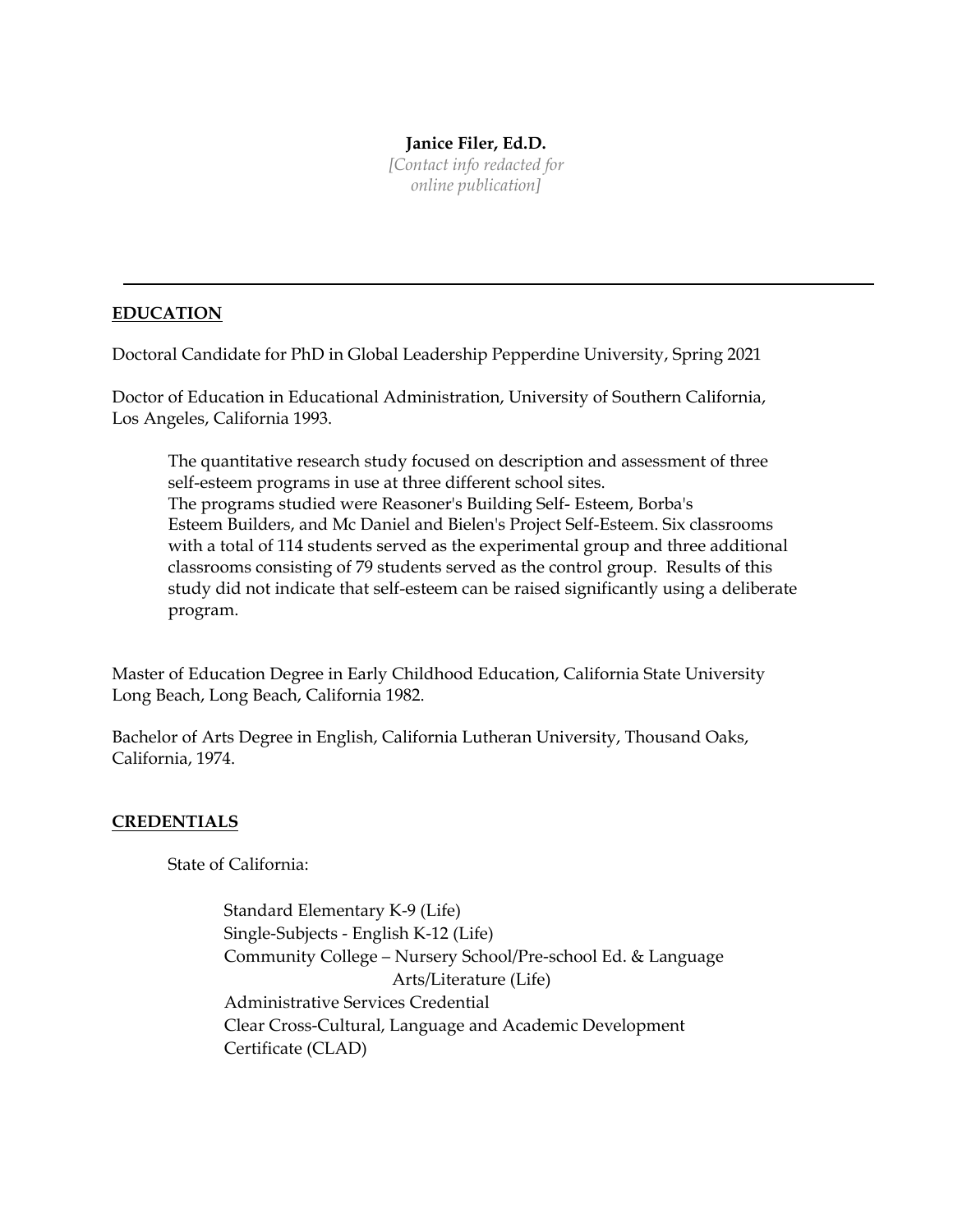# **PROFESSIONAL ORGANIZATION MEMBERSHIPS**

Association of California School Administrators Association for Supervision and Curriculum Development Phi Delta Kappa Professional Fraternity in Education National Association of University Women National Association for the Advancement of Colored People

#### **EDUCATION RELATED WORK EXPERIENCE**

*Long Beach Unified School District Long Beach, California California Academy of Mathematics and Science* Human Resource Services 2014-present Interviews teacher and counselor applicants Leadership Coach 2013-present (ACSA) Supervise School Administrators High School Principal California Academy of Mathematics and Science 2007- 2013 High School Assistant Principal California Academy of Mathematics and Science 2000-2007

CSUDH University Liaison, Building/Facilities and Construction Supervision, Standardized Test Data/Departmental Goals Organization & Supervision, Staff Evaluation, Campus Supervision, Staff Interviews, Student Discipline, Staff Development, & Parent Involvement

*Pepperdine University West Los Angeles and Encino Campus*

**Adjunct in Masters of Arts Teaching Program** 2015-present

### **MATP 664 Language Arts: Multiple Literacies in the Elementary Classroom**

Language Arts Methods focuses on literacy development across the elementary curriculum in order to meet the diverse needs of all students. Emphasis is placed on multiple literacies and and content informational learning particularly as it is supported by literature, media literacy and writing*.* 

### **MAED 620 Learning Theory**

Learning Theory emphasizes connections between theoretical principles, concepts, research findings, and applications in settings where teaching and learning occur. Components of psychology, human development, and instructional technology that have contributed to the expansion of education as an academic discipline. Specific issues regarding constructivism, situated cognition, implicit theories, brain development, apprenticeships, peer collaboration, distance education, and e-learning is the focus.

### **MATP 671 Multiple Subjects Developing Teaching Methods**

This elementary methodology course addresses the planning and developing of Integrated content-specific instruction consistent with state adopted content frameworks, Common Core State Standards (CCSS), and Next Generation Science Standards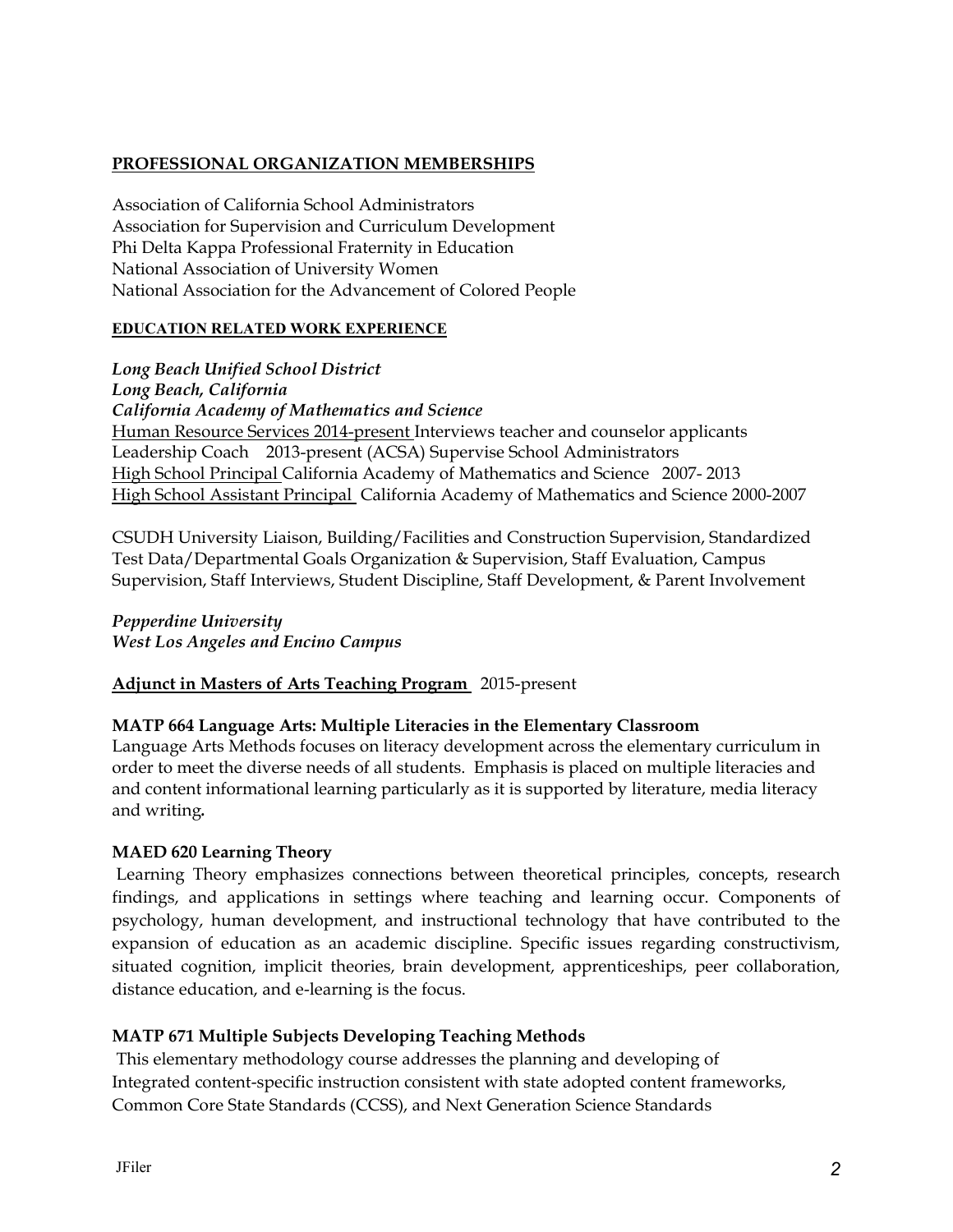(NGSS). Emphasis is placed on differentiating instruction for all students in each of the content areas.

### *California State University Dominguez Hills Carson, California*

**Instructor Educational Administration Department** 2010-2015 **Educational Administration 555 Ethics and Educational Leadership** Prepares candidates to practice and model a personal professional code of ethics, the rights and confidentiality of all students, staff and families.

**Educational Administration 556 Political, Social, Economic, Legal and Cultural Leadership** Prepares candidates to administer political, societal, economic, legal and cultural influences in urban and diverse schools.

### **Instructor Department of Teacher Education** 1998 - 2013

#### **Teacher Education 402 Educational Psychology**

This course explores the psychology of learning and motivation related to instruction. Emphasis is placed on the application of learning principles to classroom situations.

#### **Teacher Education 415 Multicultural Perspectives for Teachers**

Prepares teachers for multicultural classroom environments and the utilization of appropriate materials and methods of instruction.

#### **Teacher Education 467 English Methods**

Provides teachers with knowledge, understanding, and experience in models of teaching and learning, all facets of lesson planning, and instructional language arts methodology in the secondary schools.

#### *California State University Long Beach Long Beach, California*

Assistant Professor in the Departments of Educational Psychology & Administration Department of Teacher Education 1994 -2001 & 2016 – present

### **Education Elementary 482 Student Teaching in Diverse Classrooms**

Student teaching for an 8-week assignment in diverse public schools; weekly seminar. Credit/No Credit; equivalent of "A" or "B" for credit. Students must complete two sections of EDEL 482, concurrently or consecutively, to meet student teaching requirements.

### **Education Elementary 413 Developmentally Appropriate Teaching Practices**

Research Based theories and principals of development, learning, and motivation: developmentally appropriate teaching practice; subject specific pedagogy in health and physical education.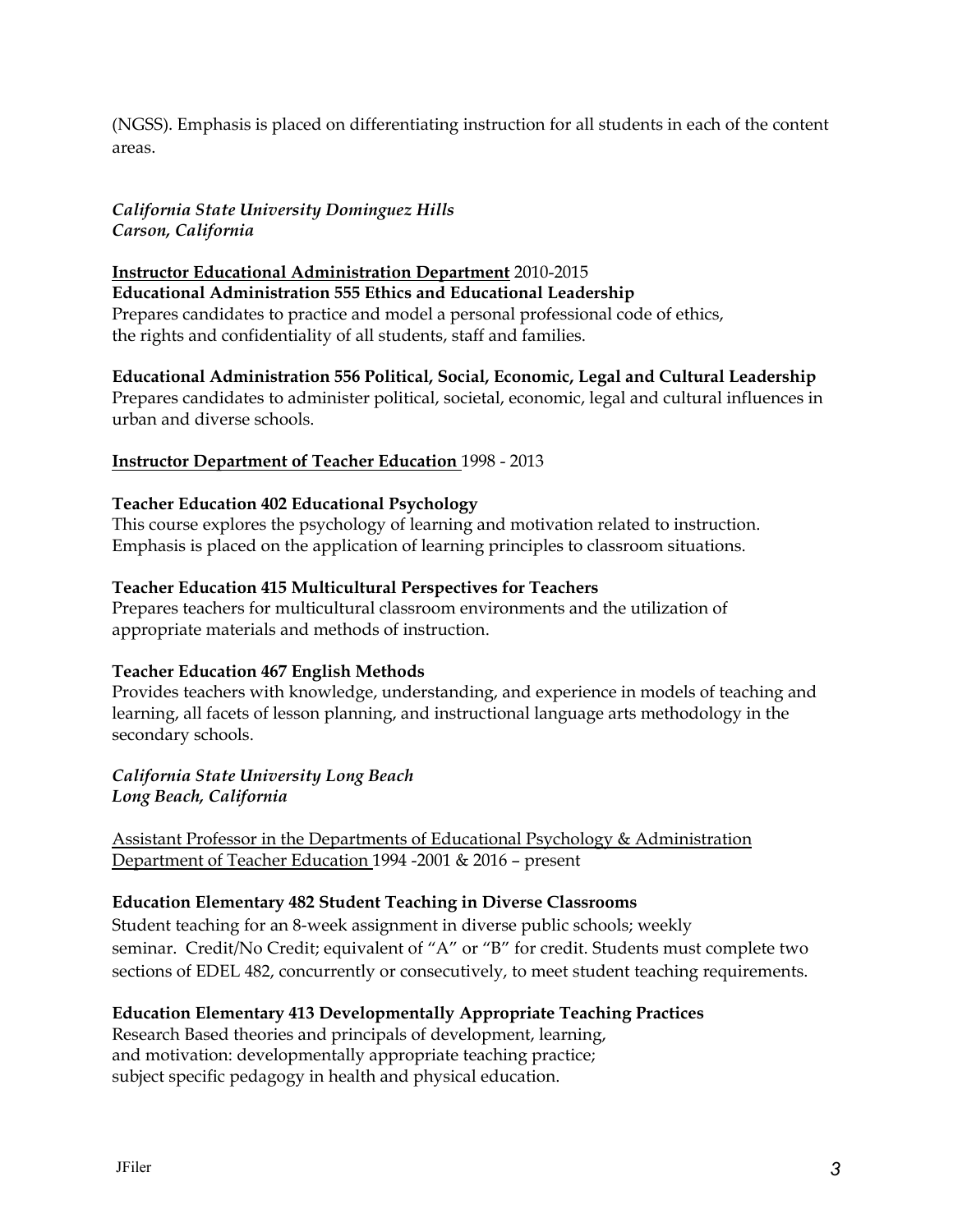# **Education Elementary 431 Cultural and Linguistic Diversity in Schools**

Multicultural Education, including concepts of culture, educational equity, social justice, multiple forms of diversity, and anti-bias/anti-racist curriculum. Models of English language acquisition, bilingual education theory, and instructional accommodation for diverse students.

# **Education Elementary 380 Teaching and Learning in a Democratic Society**

Professional, historical, social, philosophical, legal, and political concepts and issues related to K-8 education in contemporary society. 45 hours structured fieldwork in approved elementary, self-contained classroom required.

### **Education Elementary 300 Cultural Linguistic Diversity in Schools**

Future elementary school teachers will study schools and write a reflective paper using a critical/pragmatic lens examining differentiated curriculum, instruction, and multiple assessment methods for diverse student populations during their 40 hours of school-based field experience.

### **Educational Psychology 301 Child Development**

Physical, mental, emotional, and social growth and development of the child with emphasis on the learning process.

### **Education Secondary 435 U.S. Secondary Schools Intercultural Education**

Critical reflection on problems, issues, and questions of multicultural education in a pluralistic society: philosophy, history, and sociology of education; the curriculum and student population in the United States secondary school; and current controversies in education.

### **Education Secondary 436 Learning and Instruction in a Multicultural Setting**

Explores theories of learning, curriculum design, and development, assessment and evaluation of student progress, classroom management and discipline, and problems of the adolescent, within a multicultural setting.

# **Occupational Studies 502 Administrative Leadership in Occupational Education**

Concepts and techniques of personal and professional administrative leadership, and the evaluation of the various concepts of administration, management, and leadership.

### **Graduate Studies 523 Leadership, Advocacy and Supervision of Early Childhood Programs**

Discussion and analysis of types of ECE programs, program development and Implementation, different management approaches and leadership styles. Analysis of position statements and state documents pertaining to ECE programs. Emphasis of the promotion of professionalism, the change process, and advocacy for young children and their families.

### **Education Elementary 422 Curriculum for Young Children**

Theory and practice related to the education of preschool and kindergarten children. Emphasis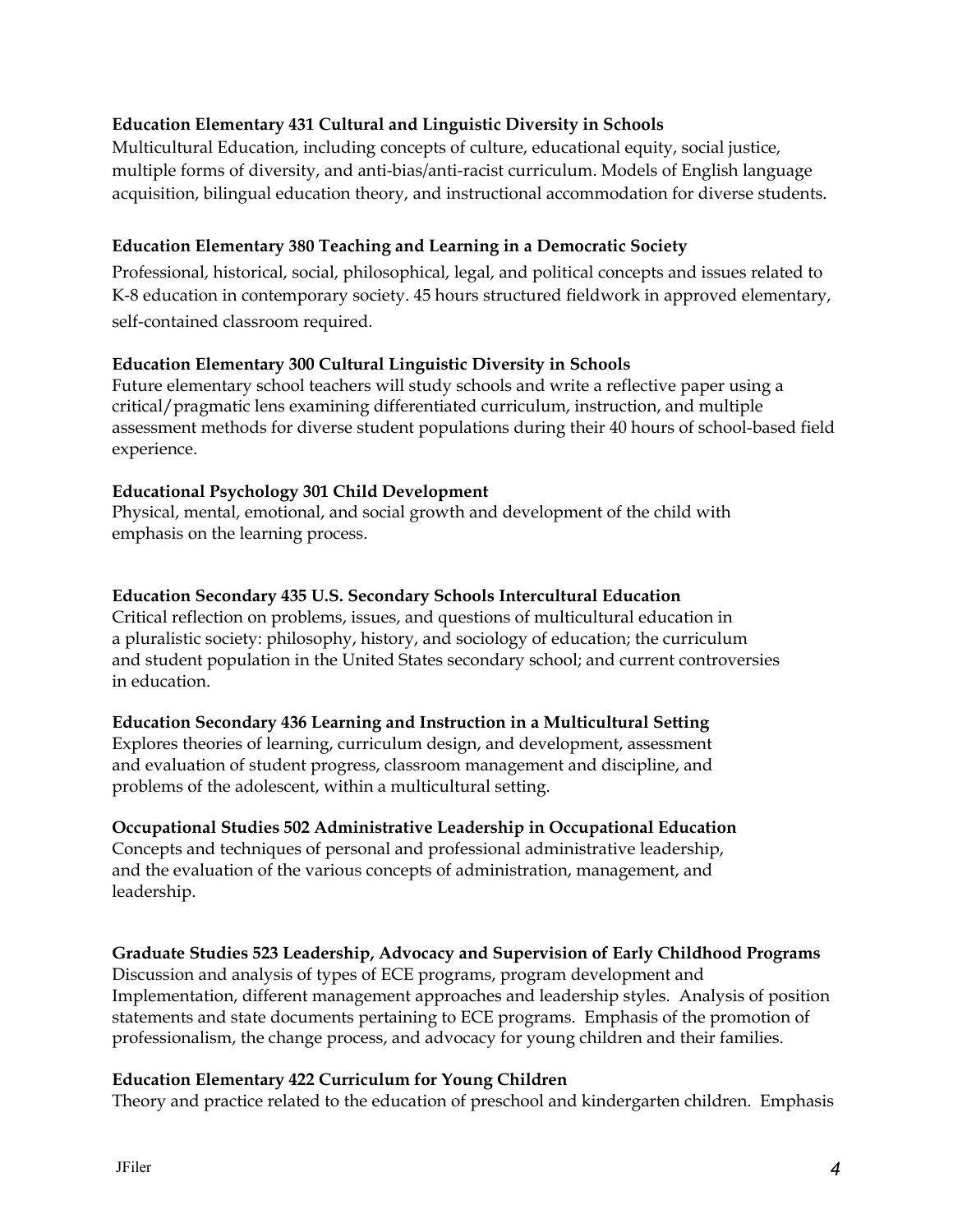on theoretical constructs of developmentally appropriate curriculum, child-initiated learning, emergent curriculum, and the value of play.

*Long Beach City College Long Beach, California*

Instructor in English as a Second Language Classes 1986-1991

Taught English to second language learners from beginning levels to regular college credit courses

*Brooks College Long Beach, California*

Instructor in English as a Second Language Classes to Japanese Exchange Students 1989

Taught English to high school Japanese exchange students

*Inglewood Unified School District Inglewood, California*

Elementary Assistant Principal 1994-1996

Supervised staff members, administered the school program, coordinated the standardized test administration of the school site, conducted staff meetings/staff development, supervised the discipline of students and school safety

*Long Beach Unified School District Long Beach, California*

Title I Program Facilitator 1992-94/1996-97

Supervised college aides, review and administer state/federal budgets/payroll, monitor school plan and coordinate student - free staff development days

Elementary and Secondary Teacher 1979-1992, 1997-2000

Taught elementary and secondary grades to include kindergarten through adult school, instructed high school English, U.S. History, ESL, and Career Guidance. Developed Reading and Language Arts Curriculum Guides, supervised as a club sponsor and trained classroom teacher aide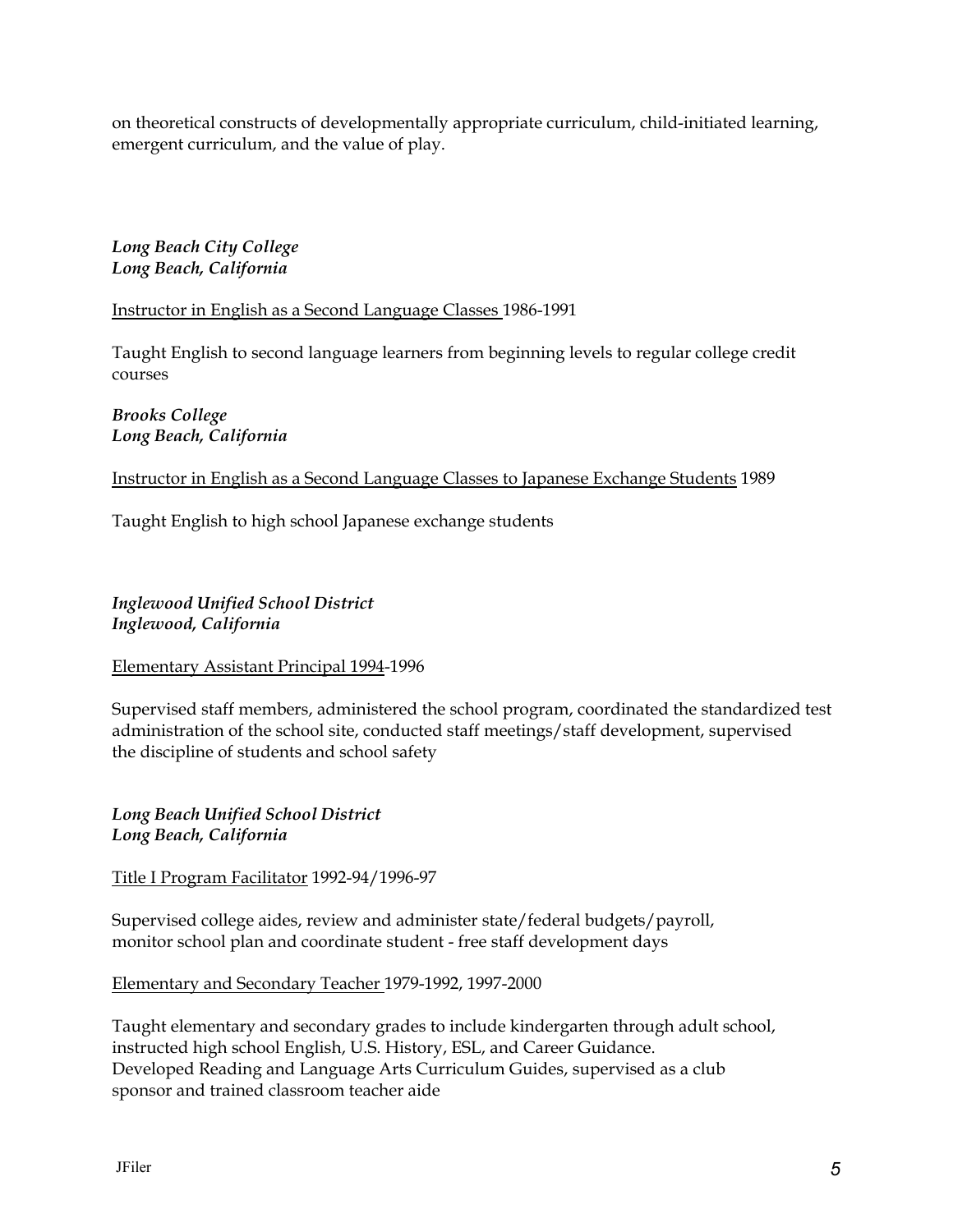### *Compton Unified School District Compton, California*

### Elementary and Secondary Teacher 1977-1979

Taught elementary grades and junior high school reading development

#### *St. Paul's Lutheran School Lynwood, California*

Elementary Teacher 1974-1977

Served as an elementary school teacher in a self-contained classroom

### **RELATED PROFESSIONAL EXPERIENCES**

WASC Accreditation Review Team, 2001, 2002, 2005, 2008 & 2017-2018

UCLA Undergraduate Admissions Application Reader 2007 – 2012

WASC University Accreditation Review Leadership Committee, 2002 - 2004

California School Leadership Academy, Los Angeles County Office of Education, 1995 - 1998.

Curriculum and Instructional Leaders Academy, Association of California School Administrators, 1996.

Cultural Arts Study Committee School District Representative, Selected by the Inglewood Unified School District Superintendent, 1996.

District Strategic Planning Team, Inglewood Unified School District, 1995.

UCLA Colloquium for New and Aspiring Principals, Association of California School Administrators, 1995.

### **PROFESSIONAL LEADERSHIP AND AWARDS**

National Association of University Women, West Coast Cities Branch Woman of the Year Award, 2021

General Consultant for Cogdel Education Group Chengdu, China & Arcadia, CA 2016-present Initiated Collaboration with Pepperdine University and Cogdel <http://cogdelusa.com/cogdel-usa-opens-its-los-angeles-branch-office-on-august-31-2017>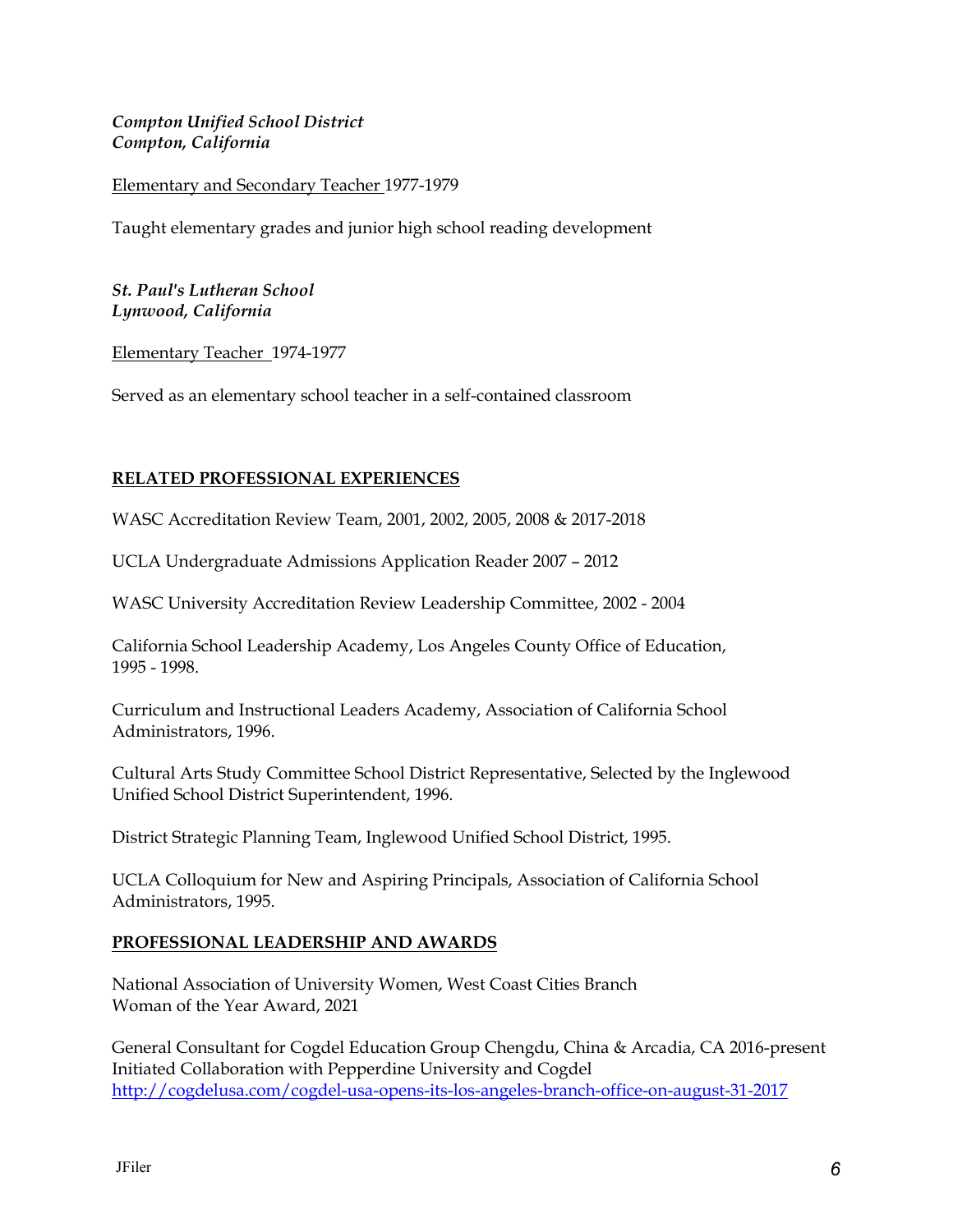# **PROFESSIONAL LEADERSHIP AND AWARDS (continued)**

Member of California State University Long Beach Dissertation Committee Ed. Leadership, 2019

Member of USC Doctoral Dissertation Committee School of Education, 2005, 2017

Member of Pepperdine Doctoral Dissertation Committee, 1996

Top Ladies of Distinction, Inc. Community Partnership Award, 2014

Association of California School Administrators Region XIV Executive Board, Member Services Representative, 2006-2009 (three-year term), Legislative Policy 2011-2013

NAACP Long Beach Branch Zelma A. Lipscomb Community Service Award, 2011.

Association of California School Administrators – Administrator of the Year Region XIV, 2010.

National Association of University Women Community Service Award, 2010.

USC Phi Delta Kappa Board, Research Representative, 1999 - 2000.

Member of Doctoral Dissertation Committee, Pepperdine University School of Education, 1996.

Awarded Educator of the Year Phi Delta Kappa, Beta Phi Chapter,1996

Selected and participated in the California State University Doctoral Incentive Program for Minorities and Women, 1988 - 1990.

Mentor Teacher Long Beach Unified School District - facilitated teacher workshops, lesson design, and coaching of teachers, 1987-89.

### **PUBLICATIONS**

Filer, J. (2017). *Problem-Based Learning Innovation in High School Stem Programs*. HICE Conference. Honolulu, Hawaii.

Filer, J. (2017) *Analysis of K-12 Education in China and Cuba.* ELLTA Conference. Bangkok, Thailand.

Filer, J. (1997). *The Comer Process: A Success Story.* CSULB Conference on International Strategies and Targets for Socio-Economic Development: An Anti-Poverty Agenda. Long Beach, California.

Filer, J. and others (1996). *Cultural Arts Master Plan*. City of Inglewood, Dept. of Recreation and Community Service. Inglewood, California.